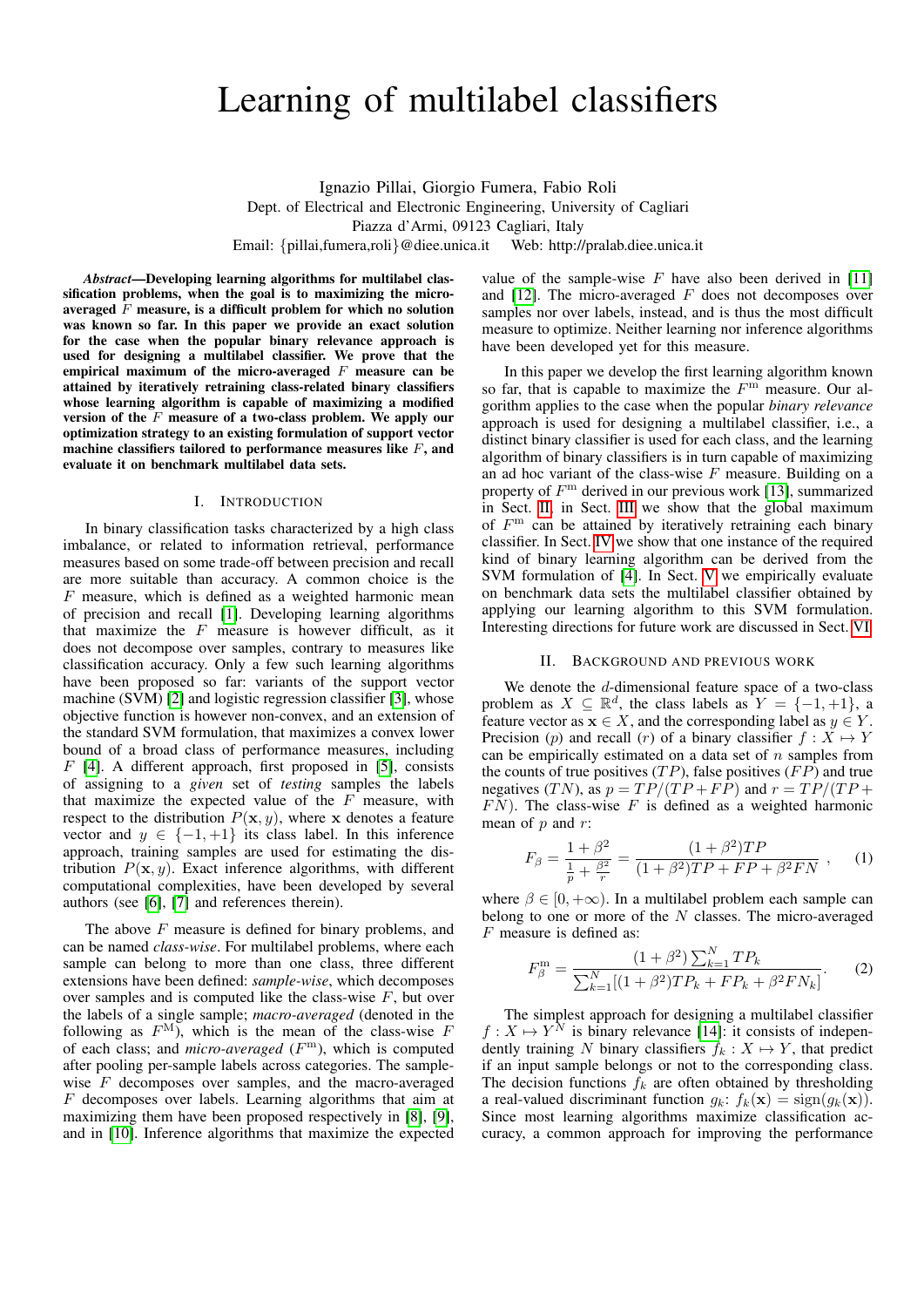of a multilabel classifier is tuning its decision thresholds  $\theta_k$ to maximize the desired measure, on a data set  $S$  (e.g., a validation set, or by cross-validation on training samples), such that  $f_k(\mathbf{x}) = \text{sign}(g_k(\mathbf{x}) - \theta_k)$  [\[15\]](#page-4-14), [\[16\]](#page-4-15). This optimization problem can be solved efficiently for  $F^{\text{M}}_{\beta}$ , since it decomposes over classes. This is not the case of  $F^{\rm m}_{\beta}$ , instead: in principle, only an exhaustive search can provide the optimal threshold values, with an infeasible computational complexity of  $O(n^N)$  (where *n* denotes the size of *S*) [\[13\]](#page-4-12). Until [13], only two suboptimal solutions had been proposed: using the same threshold values that maximize  $F^{\text{M}}_{\beta}$  [\[15\]](#page-4-14), and a heuristic iterative optimization algorithm [\[16\]](#page-4-15).

In [\[13\]](#page-4-12) we developed an optimization strategy that finds the optimal threshold values in  $O(n^2N^2)$  time, based on the derivation of the following property of  $F_\beta^{\text{m}}$  as a function of the decision thresholds  $\theta = (\theta_1, \dots, \theta_N)$ , on a given data set S:

<span id="page-1-1"></span>Property 1. *Consider a data set* S *and any given set of threshold values*  $\theta$ *. If, for each*  $k = 1, \ldots, N$ ,  $\arg \max_{\theta'_k} F^{\text{m}}_{\beta}(\theta_1, \ldots, \theta_{k-1}, \theta'_k, \theta_{k+1}, \ldots, \theta_N) = \theta_k$ , then the absolute maximum of  $F^{\rm m}_\beta$  on  $\widetilde{S}$  equals  $F^{\rm m}_\beta(\theta)$ .

This implies that the optimal threshold values can be found by an iterative optimization strategy that increases  $F_\beta^{\text{m}}$  with respect to a *single* threshold at a time. More precisely,  $\theta$  can be initially set to any value; then, a loop over all classes  $k =$  $1, \ldots, N$  is carried out, and each  $\theta_k$  is updated to *any* value  $\theta_k^*$  that provides an increase of  $F_\beta^{\text{m}}$  (if any), keeping the other thresholds fixed at their current values; this is repeated until no increase can be attained in a whole loop over all classes. To speeding up convergence, one can choose at each step the  $\theta_k^*$  value that maximizes  $F_\beta^m$ . The expression of  $F_\beta^m$  to be maximized at each step as a function of a single threshold  $\theta_k$ is:

<span id="page-1-2"></span>
$$
F_{\beta}^{\rm m}(\theta_k) = \frac{(1+\beta^2)TP_k + N_k}{(1+\beta^2)TP_k + FP_k + \beta^2 FN_k + D_k} ,\qquad (3)
$$

where the constants  $N_k$  and  $D_k$  denote the contribution to  $F^{\text{m}}_{\beta}$ of the other *current* classifiers (see Eq. [2\)](#page-0-1):

<span id="page-1-3"></span>
$$
N_k = (1 + \beta^2) \sum_{j \neq k} TP_j,\tag{4}
$$

$$
D_k = \sum_{j \neq k} [(1 + \beta^2) T P_j + F P_j + \beta^2 F N_j].
$$
 (5)

## III. LEARNING ALGORITHMS FOR  $F^{\rm m}_{\beta}$

<span id="page-1-0"></span>Our analysis in [\[13\]](#page-4-12) focused on the case when  $F_\beta^{\text{m}}$  is computed as a function of the decision thresholds of previously trained binary classifiers  $f_k$ . However, a fresh look to the proof of Property [1](#page-1-1) (see [\[13\]](#page-4-12)) reveals that it has a much broader scope, since it involves only the values of  $F_\beta^{\text{m}}$  as functions of the class labels assigned by the decision functions  $f_k$ , *regardless* of how these are implemented. Property [1](#page-1-1) is thus valid also in the particular case when  $\theta_k$  denotes the parameters of  $f_k$ , that are set by its learning algorithm  $\mathcal L$  (e.g., the coefficients  $\theta_k = (\mathbf{w}_k, b_k)$  of a linear classifier  $f_k(\mathbf{x}) = \text{sign}(\mathbf{w}_k^t \mathbf{x} + b_k)$ . Also in this case the above optimization strategy provides the global maximum of  $F^{\text{m}}_{\beta}$ , provided that  $\mathcal L$  is capable of maximizing [\(3\)](#page-1-2) as its objective function. This corresponds to

finding the  $\theta_k^*$  value that maximizes  $F_\beta^m$ , keeping the other  $\theta_i$ 's fixed, as described in Sect. [II.](#page-0-0)

The above optimization procedure is formally described by Algorithm [1,](#page-2-2) where  $S_k$  denotes the data set obtained from S by setting to  $+1(-1)$  the label of samples that (do not) belong to class k; and  $\mathcal{L}(S_k; N_k, D_k)$  denotes the application of  $\mathcal L$  to  $S_k$ , to learn the classifier  $f_k$ , by maximizing the objective function [\(3\)](#page-1-2) with given values of  $N_k$  and  $D_k$ . According to Sect. [II,](#page-0-0) any initial value can be assigned to each  $\theta_k$ ; a reasonable choice is to set them by maximizing the corresponding class-wise F measure [\(1\)](#page-0-2), i.e.,  $\theta_k \leftarrow \mathcal{L}(S_k, 0, 0)$ , which amounts to maximizing  $F^{\text{M}}_{\beta}$ . Note that also Algorithm [1](#page-2-2) is guaranteed to converge in a finite number of steps, since each  $f_k$  is updated only if this provides an increase of  $F^{\rm m}_{\beta}$ , which can happen only for a finite number of times on a finite data set.

Our theoretical result provides an *exact* solution to the problem of developing multilabel learning algorithms using the binary relevance approach, capable to maximize  $F^{\text{m}}_{\beta}$  on training samples. It shows that, although  $F^{\text{m}}_{\beta}$  does not decompose over classes, its global maximum can be attained by an iterative optimization strategy that does exploit a decomposition over classes, provided that a *binary* learning algorithm capable of maximizing Eq. [\(3\)](#page-1-2) is available. In other words, this reduces the problem of maximizing the multilabel  $F_\beta^{\text{m}}$  measure to the problem of maximizing a two-class performance measure similar to the class-wise  $F$ . We now discuss some practical issues.

Eq. [\(3\)](#page-1-2) can be maximized as a function of a decision threshold in  $O(n)$  time [\[13\]](#page-4-12). Maximizing it as a function of all the parameters of a given classifier (the step  $\mathcal{L}(S_k; N_k, D_k)$ ) of Algorithm [1\)](#page-2-2) could be infeasible instead, since it is a discrete measure computed from error counts. Nevertheless, our optimization strategy converges to the global maximum of  $F^{\text{m}}_{\beta}$ , even if a higher  $F^{\text{m}}_{\beta}$  value (if any) is found at each step with respect to  $\theta_k$ , not necessarily the highest one (see Sect. [II\)](#page-0-0). However, this is not guaranteed either, if  $\mathcal L$  maximizes an approximation of the target measure, which is inevitable for computational reasons in the case of discrete measures. The consequence is that, in practice, our optimization strategy does not guarantee to provide the global maximum of  $F^{\text{m}}_{\beta}$ , similarly to all learning algorithms tailored to classification accuracy. The convergence of Algorithm [1](#page-2-2) in a finite number of steps is nevertheless guaranteed, for the same reasons explained above.

To exploit our result, binary learning algorithms capable of maximizing (a suitable approximation of) the objective function [\(3\)](#page-1-2) are required. As mentioned in Sect. [II,](#page-0-0) two only learning algorithms that maximize a measure similar to [\(3\)](#page-1-2), i.e., [\(1\)](#page-0-2), exist [\[3\]](#page-4-2), [\[4\]](#page-4-3). Note that [\(1\)](#page-0-2) in itself is *not* a suitable approximation of [\(3\)](#page-1-2) as it may seem, since our optimization strategy requires that the objective function [\(3\)](#page-1-2) is tuned at each step to the *current* value of  $F^{\text{m}}_{\beta}$  through the parameters  $N_k$  and  $D_k$ . Nevertheless, it turns out that the objective function used in [\[3\]](#page-4-2), [\[4\]](#page-4-3) can be easily modified into [\(3\)](#page-1-2). For lack of space, in the following sections we will focus only on [\[4\]](#page-4-3).

The computational complexity of our optimization strategy depends on the kind of binary classifier and on the corresponding learning algorithm  $\mathcal{L}$ . We leave a theoretical analysis to future work, and evaluate the processing cost empirically in Sect. [V.](#page-2-1) Here we point out that Algorithm [1](#page-2-2) requires to run  $\mathcal L$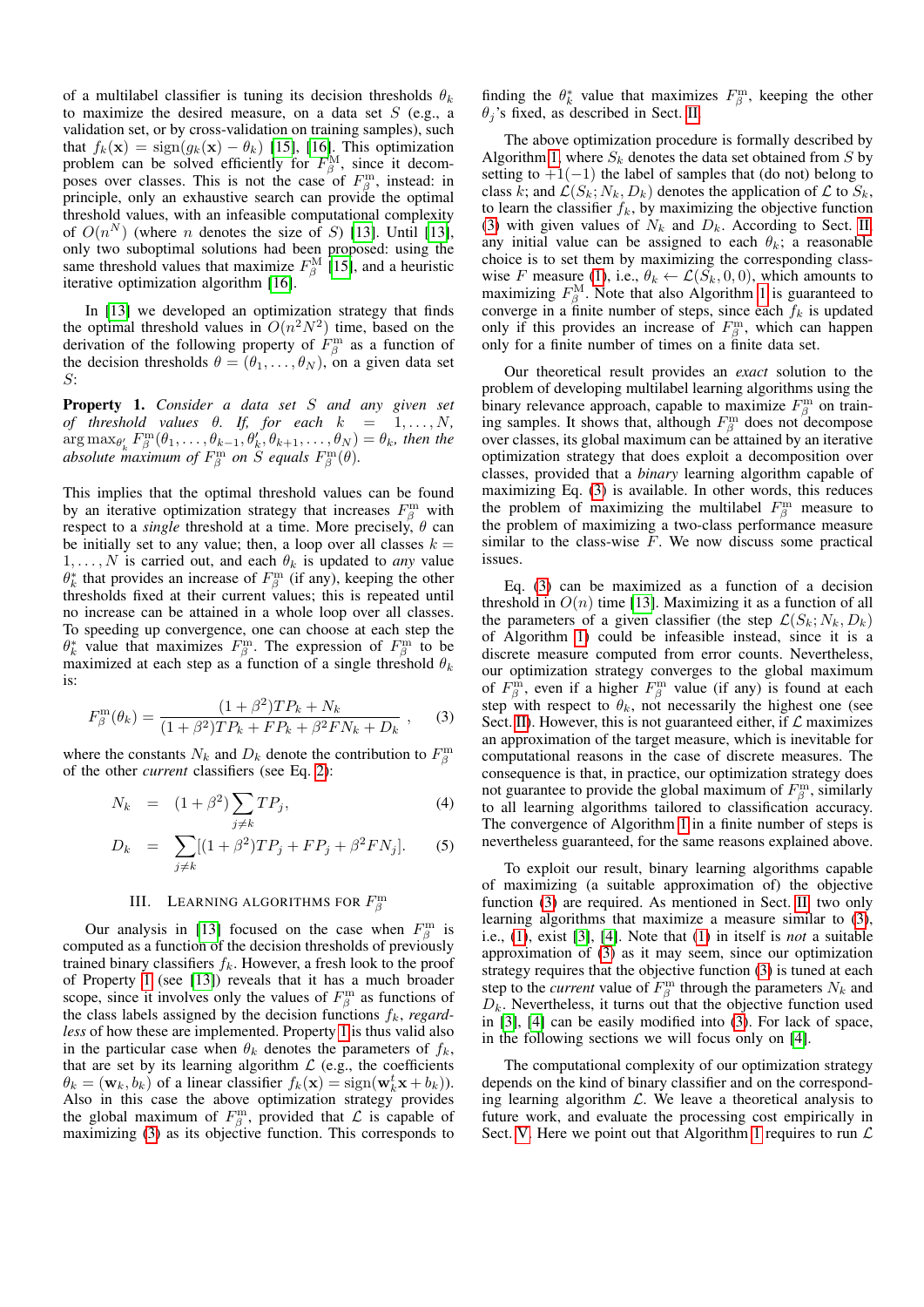## <span id="page-2-2"></span>**Algorithm 1** Maximization of  $F^{\text{m}}_{\beta}$

**Input:** a N-class multilabel training set S; a learning algorithm  $\mathcal{L}$ for binary classifiers **Output:** binary classifiers  $f_k(\mathbf{x}; \theta_k)$ ,  $k = 1, ..., N$ for  $k = 1, \ldots, N$  do  $\theta_k \leftarrow \mathcal{L}(S_k; 0, 0)$ end for repeat  $updated \leftarrow$  False for  $k = 1, \ldots, N$  do Compute  $N_k$  and  $D_k$  using Eqs. [\(4\)](#page-1-3) and [\(5\)](#page-1-3)  $\theta_k^* \leftarrow \mathcal{L}(S_k; N_k, D_k)$ if  $F_\beta^{\rm m}(\theta_1,\ldots,\theta_{k-1},\theta_k^*,\theta_{k+1},\ldots,\theta_N) > F_\beta^{\rm m}(\theta)$  then  $\theta_k \leftarrow \theta_k^*$ , updated  $\leftarrow$  True end if end for until  $updated = False$ **return**  $f_k(\mathbf{x}; \theta_k)$ ,  $k = 1, \dots, N$ 

at least for 2N times (i.e., two complete loops over all classes), while the standard binary relevance approach requires only N runs. Therefore, an additional stopping condition should be used in practice, e.g., setting a threshold on the maximum number of **repeat** loops, or on the relative increase of  $F^{\text{m}}_{\beta}$  in subsequent loops. Nevertheless, empirical evidences in Sect. [V](#page-2-1) suggest that two complete loops over all classes are sufficient to approach the global maximum of same  $F^{\text{m}}_{\beta}$ . The processing cost could be further reduced by using, since the second loop over classes, incremental learning techniques.

The processing cost can depend also on the order in which the classes are scanned in the for loop, as shown (for the case when only the decision thresholds are updated) in [\[13\]](#page-4-12). Also the resulting multilabel classifier can depend on the class ordering, in the case when  $\mathcal L$  does not guarantee to find the global maximum of the objective function [\(3\)](#page-1-2), or an additional stopping condition is used. Devising suitable heuristics for choosing an effective class ordering is left to future work.

#### <span id="page-2-0"></span>IV. APPLICATION TO SUPPORT VECTOR MACHINES

Here we show how the SVM formulation of [\[4\]](#page-4-3), named  $\text{SVM}_{\text{multi}}^{\Delta}$ , can be exploited in our framework.

 $\text{SVM}_{\text{multi}}^{\Delta}$  is an extension of the standard SVM learning algorithm to a class of performance measures that not decompose into expectations over samples, including the class-wise F measure [\(1\)](#page-0-2). While standard SVMs learn a decision rule that predicts the label of a single sample, the learning problem of SVM $_{\text{multi}}^{\Delta}$  was formulated as a multivariate prediction of all the *n* samples in the training set. Denoting as  $\overline{x} \in X^n$ and  $\overline{y} \in Y^n$  the tuples  $(x_1, \ldots, x_n)$ , and  $(y_1, \ldots, y_n)$ , a multivariate decision rule  $\bar{h}$  :  $X^n \mapsto Y^n$  was defined as:  $\overline{h}(\overline{\mathbf{x}}) = \arg \max_{\overline{y}' \in Y^n} \{ \mathbf{w}^t \Psi(\overline{\mathbf{x}}, \overline{y}') \},$  where  $\Psi$  is intended as a function that returns a matching score vector between  $\overline{x}$ and  $\overline{y}'$ . In [\[4\]](#page-4-3) it was defined as:  $\Psi(\overline{\mathbf{x}}, \overline{y}') = \sum_{i=1}^{n} \overline{y}' \mathbf{x}_i$ . The learning problem was formulated accordingly as the convex optimization problem [\(6\)](#page-2-3), where  $\bar{x}$  and  $\bar{y}$  refer to training samples, and  $\Delta(\bar{y}', \bar{y})$  denotes the loss function, that in our case can be defined as  $(1 - F) \in [0, 1]$ :

<span id="page-2-3"></span>
$$
\min_{\mathbf{w}, \xi \ge 0} \quad \frac{\frac{1}{2} \|\mathbf{w}\|^2 + C\xi}{\sqrt[3]{y'} \in Y^n \setminus \overline{y} : \mathbf{w}^t [\Psi(\overline{\mathbf{x}}, \overline{y}) - \Psi(\overline{\mathbf{x}}, \overline{y}')] \ge \Delta(\overline{y}', \overline{y}) - \xi
$$
\n(6)

Even if the optimization problem [\(6\)](#page-2-3) has  $2^n - 1$  constraints, it can be solved efficiently when  $\Delta$  can be computed in polynomial time from TP, FP and FN counts, which is the case of the  $F$  measure [\(1\)](#page-0-2). In this case enumerating all  $2^n - 1$  tuples  $\overline{y}' \in Y^n \setminus \overline{y}$  is not necessary; it suffices instead enumerating all distinct values that  $\Delta(\overline{y}', \overline{y})$  can attain on training samples, which are only  $O(n^2)$  [\[4\]](#page-4-3). Note that  $SVM_{\text{multi}}^{\Delta}$  is a generalization of standard SVMs, since their learning problems coincide when  $\Delta(\bar{y}', \bar{y})$  equals the number of training set errors  $FP + FN$  [\[4\]](#page-4-3).

Modification of the SVM $_{\rm multi}^{\Delta}$  objective function. Similarly to the  $F$  measure [\(1\)](#page-0-2), it is easy to see that also the measure [\(3\)](#page-1-2) can be computed in polynomial time from TP, FP and FN counts of class k, for fixed values of  $N_k$  and  $D_k$ . Indeed, it differs from [\(1\)](#page-0-2) only in the two additive constants  $N_k$  and  $D_k$  at the numerator and denominator, and thus it takes on  $O(n^2)$  distinct values as well as [\(1\)](#page-0-2). Therefore, it belongs to the category of performance measures to which the  $\text{SVM}_{\text{multi}}^{\Delta}$  formulation applies. The same learning algorithm of  $\text{SVM}_{\text{multi}}^{\text{3}}$  can thus be used to maximize the objective function [\(3\)](#page-1-2) in Algorithm [\(1\)](#page-2-2).

Note that, similarly to standard SVMs, the learning problem [\(6\)](#page-2-3) minimizes a convex upper bound of the loss function, and is thus not guaranteed to provide its global minimum on the training set. Therefore, when Algorithm [1](#page-2-2) is applied to the modified  $\text{SVM}_{\text{multi}}^{\Delta}$  formulation, it could converge to a nonglobal maximum of  $F_\beta^{\text{m}}$  on training samples, as explained in Sect. [III.](#page-1-0)

#### V. EXPERIMENTS

<span id="page-2-1"></span>In this section we evaluate our learning algorithm on seven benchmark multilabel data sets. We use the binary classifier SVM $_{\text{multi}}^{\Delta}$ , modifying its implementation<sup>[1](#page-2-4)</sup> such that its objective function becomes Eq. [3.](#page-1-2) To this aim, we added the values of  $N_k$  and  $D_k$  to the command line parameters, and replaced the performance measure  $(1)$  with  $(3)$ .<sup>[2](#page-2-5)</sup> Note that the modified learning algorithm coincides with the original one, when  $N_k = D_k = 0$ . We implemented Algorithm [1](#page-2-2) without additional stopping conditions.

Experimental set-up. We used the following data sets, related to four different domains (see Table [I\)](#page-3-1): Reuters 21578, the Heart Disease sub-tree of Ohsumed, the five subsets of Reuters RCV1v2, and the SIAM Text Mining Competition 2007 data set (text categorization); Scene (image annotation); Yeast (gene annotation); Emotions (music annotation).<sup>[3](#page-2-6)</sup> For Reuters and Ohsumed we used tf–idf features, and carried out stemming, stop-word removal, and a further feature selection step using the information gain criterion. For the other data sets we used the feature vectors available at the mentioned URLs.

<span id="page-2-5"></span><span id="page-2-4"></span><sup>&</sup>lt;sup>1</sup>[http://www.cs.cornell.edu/People/tj/svm](http://www.cs.cornell.edu/People/tj/svm_light/svm_perf.html)\_light/svm\_perf.html

<sup>&</sup>lt;sup>2</sup> The implementation of SVM<sup> $\triangle$ </sup><sub>multi</sub> also requires that the performance measure equals 1 when  $FN_k = FP_k = 0$ , and  $TP_k \neq 0$ . This is not true for [\(3\)](#page-1-2), if  $N_k \neq D_k$ . To meet this requirement we divided (3) by the maximum value it can attain on training samples, corresponding to  $TP_k = n_k^+, FP_k = FN_k = 0$ , where  $n_k^+$  denotes the number of positive samples for class  $k$ .

<span id="page-2-6"></span><sup>&</sup>lt;sup>3</sup> Reuters: [http://www.daviddlewis.com/resources/testcollections/](http://www.daviddlewis.com/resources/testcollections/reuters21578/) [reuters21578/;](http://www.daviddlewis.com/resources/testcollections/reuters21578/) Ohsumed: [http://trec.nist.gov/data/t9](http://trec.nist.gov/data/t9_filtering.html)\_filtering.html; Emotions: [http://mulan.sourceforge.net/datasets.html;](http://mulan.sourceforge.net/datasets.html) the other data sets are available at http://www.csie.ntu.edu.tw/∼[cjlin/libsvmtools/datasets/multilabel.html.](http://www.csie.ntu.edu.tw/~cjlin/libsvmtools/datasets/multilabel.html)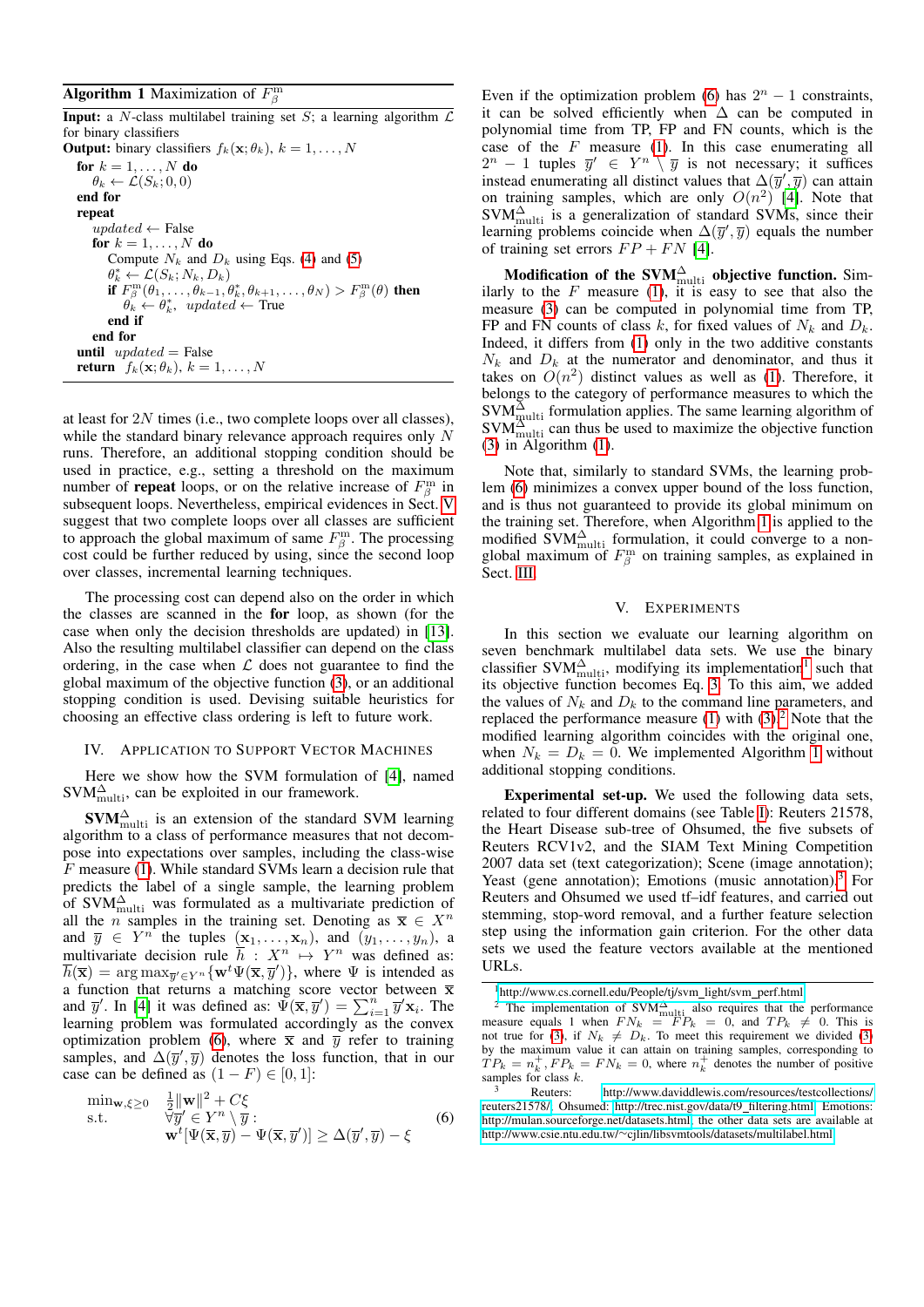| Dataset                          | Samples<br>(training/testing) | Features<br>Classes |     | Class frequency<br>(min/max) |  |  |  |
|----------------------------------|-------------------------------|---------------------|-----|------------------------------|--|--|--|
| Reuters                          | 7769 / 3019                   | 18157               | 90  | 1E-4/0.37                    |  |  |  |
| Ohsumed                          | 12775 / 3750                  | 17341               | 99  | 2E-4/0.25                    |  |  |  |
| RCV1v2                           | 3000 / 3000                   | 47237               | 101 | 3E-4/0.46                    |  |  |  |
| <b>TMC 2007</b>                  | 21519 / 7077                  | 30438               | 22  | 0.01/0.60                    |  |  |  |
| Yeast                            | 1500 / 917                    | 104                 | 14  | 0.06/0.75                    |  |  |  |
| Scene                            | 1211 / 1196                   | 295                 | 6   | 0.14/0.23                    |  |  |  |
| Emotions                         | 391 / 202                     | 72                  | 6   | 0.30/0.43                    |  |  |  |
| HARACTERISTICS OF THE DATA SETS. |                               |                     |     |                              |  |  |  |

<span id="page-3-1"></span>All data sets, except for Reuters RCV1v2, are subdivided into a training set and a testing set. We used as training samples a subset of 80% of the original training set, and used the remaining 20% as a validation set for parameter estimation; classification performance was evaluated on the original testing set. Ten runs were carried out, on random 80/20 subdivisions of the original training set. Reuters RCV1v2 is subdivided into five pairs of training and testing sets; we repeated our experiments on each subdivision, using a random 80/20 splitting of each original training set as above, and evaluated classification performance on the corresponding testing sets. For all data sets we used a linear kernel. The only hyper-parameter is  $C$ , which was chosen at each run among the values  $\{10^{-1}, 10^{0}, 10^{1}, 10^{2}, 10^{3}\}$ , separately for each class, by maximizing the corresponding  $F$  measure [\(1\)](#page-0-2) on validation samples. Note that this parameter estimation procedure is tailored to  $F^{\text{M}}_{\beta}$ , and is thus suboptimal for our classifier. In the experiments we considered only the  $F_1^{\text{m}}$  measure ( $\beta = 1$ ).

Classification performance. Since no other learning algorithm capable of maximizing  $F_1^{\text{m}}$  exists, we compared the performance attained by our algorithm with the baseline binary relevance approach, using binary classifiers trained with a standard learning algorithm, i.e., by minimizing the misclassification probability. To this aim, we used the standard SVM implementation available in the SVM $_{\text{multi}}^{\Delta}$  software. For the sake of completeness, we also evaluated the improvement of  $F_1^{\text{m}}$  attained by our algorithm with respect to the value obtained after a single loop over all classes, which amounts to maximizing  $F_1^M$  on training samples (i.e., to using the original  $\text{SVM}_{\text{multi}}^{\Delta}$  classifier). The corresponding testing set  $F_1^{\text{m}}$  values are reported in Table [II.](#page-4-16)

On the four text categorization data sets, optimizing  $F_1^{\text{m}}$ on training samples by our learning algorithm provided a slightly better testing set  $F_1^{\text{m}}$  value on Ohsumed, with respect to the standard binary relevance approach, while the opposite happened on TMC. The performances are instead comparable on Reuters and RCV1v2. Our algorithm outperformed binary relevance on the other three data sets. This provides evidence that, if  $F_1^m$  is the target performance measure, a learning algorithm that directly optimizes (a suitable approximation of) it, instead of the misclassification probability, can be advantageous.

Looking at the testing set  $F_1^{\text{m}}$  values attained by our algorithm after the first loop over all classes, it can be seen that they were improved during subsequent loops on five data sets, while no appreciable improvement was attained only on Scene and Emotions (where the average difference in  $F_1^{\text{m}}$  was lower than the standard deviation). This is reasonable, since these data sets do not exhibit a significant class imbalance (see Table [I\)](#page-3-1), and it is known that the difference between the micro-



<span id="page-3-2"></span>Fig. [1](#page-2-2).  $F_1^m$  values attained on training and testing samples by Algorithm 1 in a single run on Reuters, during the loops over the 90 classes.

and macro-averaged  $F$  measure emerges especially when there are rare classes.

Processing cost. We evaluated the processing cost of Algorithm [1](#page-2-2) in terms of the number of loops over all classes, i.e., on the number of runs of the underlying learning algorithm for binary classifiers. We remind the reader that the standard binary relevance approach (that does not maximize  $F_\beta^{\text{m}}$ ) carries out only one loop. Table [II](#page-4-16) (row "Loops") shows that Algorithm [1](#page-2-2) converged after 4.0 to 7.7 loops on average, and that this value tends to be higher for data sets with a higher number of classes and of training samples. In some applications such a processing cost can be worth the improvement attainable on  $F_{\beta}^{\text{in}}$ , e.g., when there are rare classes (see above). Nevertheless, by analyzing the convergence speed we found that, already at the end of the first **repeat** loop, a very close  $F_1^m$  value was attained on training samples, as the one provided at convergence. A representative example is reported in Fig. [1,](#page-3-2) where the corresponding behavior of  $F_1^{\text{m}}$  on testing samples is also shown for completeness. This suggests that Algorithm [1](#page-2-2) can be safely stopped after two only loops over all classes, with a processing time just twice as the one of binary relevance. For the sake of completeness, Table [II](#page-4-16) shows also the overall number of binary classifiers updated in the inner for loop (row "Updates"). As one could expect, it tends to be higher for data sets in which a higher improvement over the baseline  $F_1^{\text{m}}$ value is attained. However, for the reason explained above, such updates mostly occurred during the first repeat loop (see also Fig. [1\)](#page-3-2).

#### VI. CONCLUSIONS

<span id="page-3-0"></span>We presented the first theoretical result derived so far about the development of multilabel learning algorithms capable of maximizing  $F^{\text{m}}_{\beta}$ . We showed that, when the binary relevance approach is used, the problem of maximizing  $F_\beta^{\text{m}}$  on a given data set reduces to the problem of maximizing a variant of the class-wise F measure of a two-class problem, despite  $F^{\text{m}}_{\beta}$ does not decompose over classes (nor over samples). We then devised the corresponding optimization algorithm. This provides a framework for developing learning algorithms tailored to  $F_\beta^{\rm m}$ , since it can be applied to *any* binary learning algorithm capable of maximizing the mentioned variant of the class-wise  $F$  measure. Two such binary learning algorithms can be easily obtained from existing SVM and LR formulations tailored to the class-wise  $F$ . Our results could stimulate further efforts